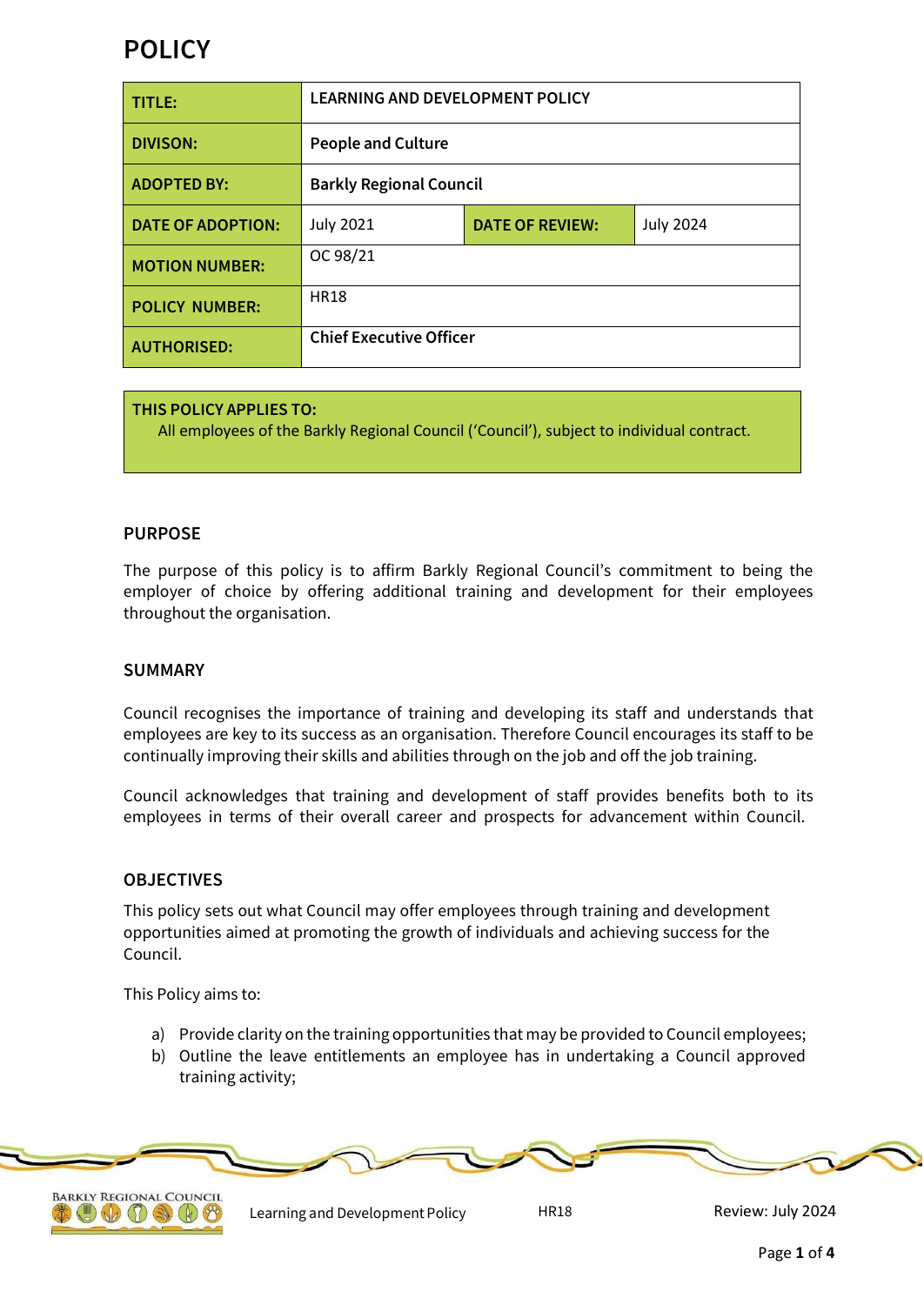- c) Clarify the types of support offered to Council employees whilst undertaking Council approved training activity; and
- d) Clarify employees' rights regarding training opportunities and their leave entitlements whilst undertaken Council approved training.

# **OPPORTUNITIES**

Council encourages staff to undertake education courses and other learning and development opportunities that improve their ability to contribute to the corporate objectives of Council and improve the staff member's professional development.

Learning and development is an investment by both employee and employer to the development of the employee and the growth of potential job and promotional opportunities for them both within and outside the Council. The formal approval of any learning and development study by any Council employee is outlined in Councils Delegation Manual

Given the Council's geographic location and the nature of training courses on offer, employees who request assistance from Council must be willing to undertake the training or attend the seminar during work hours and in their own time, when required, for travel or course requirements.

## **ENTITLEMENTS AND SUPPORT**

#### **Study Leave (Special Leave)**

Employees are entitled to weekly paid study leave in accordance with the Barkly Regional Council Enterprise Bargaining Agreement ('EBA'). For employees not covered by the EBA, an agreement must be reached with that employee's direct Manager concerning the amount of study leave entitlements that will be provided.

An employee may utilise other approved leave for any additional time required for study.

Approval authority for when Study Leave is taken shall reside with the employee's immediate manager.

## **Use of Council Facilities**

An employee may make arrangements with their direct manager to utilise Council equipment for off-duty hours of study or assignments as part of the course being taken.

If available, Council may assist the employee with the provision of a laptop or other resources.

## **RESPONSIBILITIES AND EXPECTATIONS**

#### **Managers / Supervisors:**

Managers and Supervisors will:

 Discuss with employee's professional training and development as part of the employee appraisal processes;

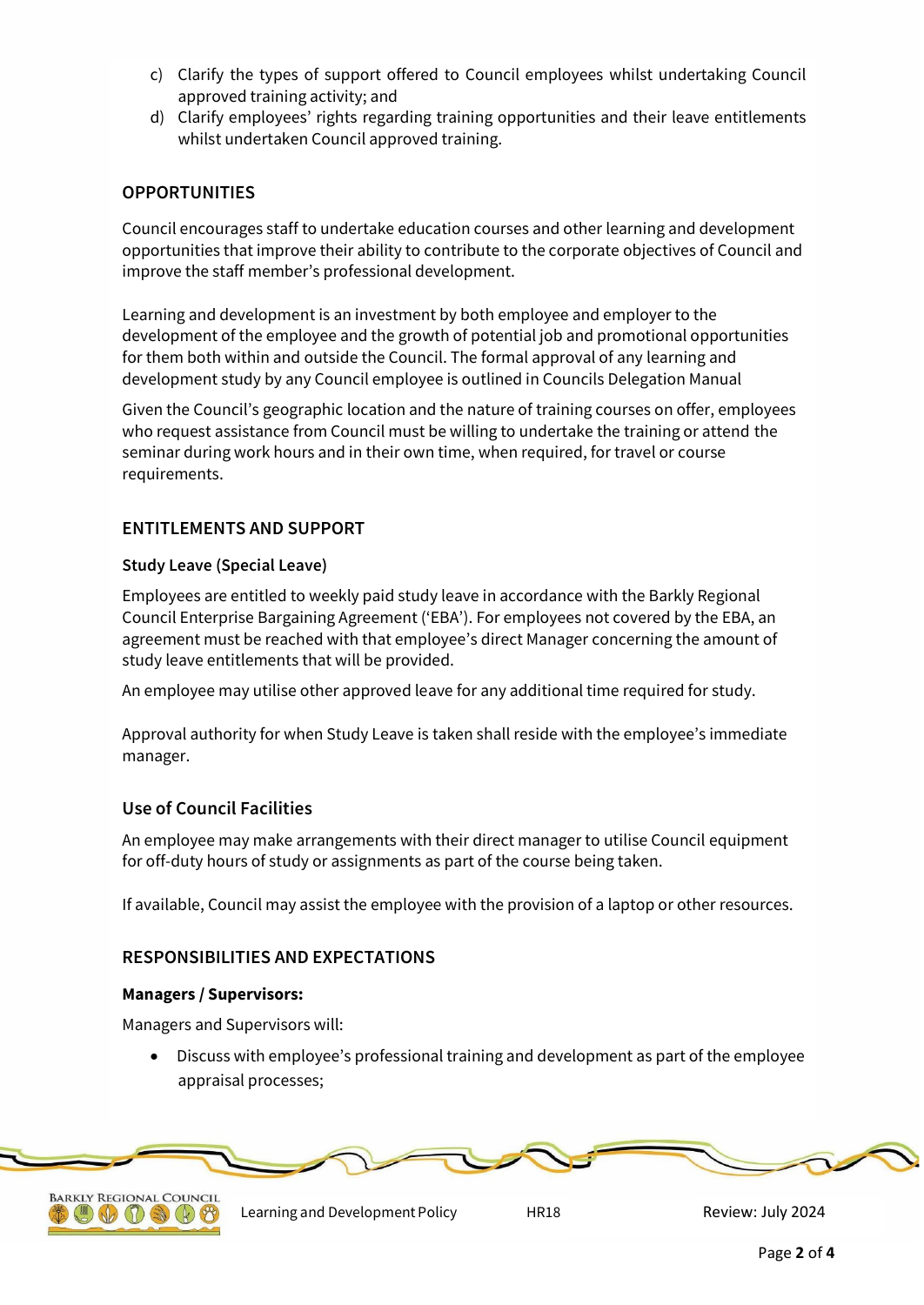- Identify individual employee skill and qualification requirements and work with them and/or the Learning and Development Coordinator to implement solutions;
- Manage resources accordingly to allow employees to undertake necessary development;
- Ensure that development outcomes are achieved and that there is an appropriate return on the development investment evident in on the job contribution and performance; and
- Support employees by providing and allocating suitable times to assist in the completion of the employees training and development.

# **Learning and Development Coordinator:**

The learning and Development Coordinator will:

- Liaise with Registered Training Organisations (RTO) to provide identified suitable training for employees;
- Liaise with managers, supervisors, employees regarding training and development of Council employees;
- Collect and record all received licences and qualifications of Council employees; and
- Provide an annual report to Council on the training and development of Council employees.

# **Employees:**

Employees will:

- In consultation with managers/supervisors, apply learnings back to the workplace as contribution to continuous improvement;
- Attend all scheduled training and complete all assigned work by due dates;
- Whilst undertaking training, meet the requirements of the training course, their position and the workplace;
- Present themselves diligently and professionally whilst attending training;
- Take responsibility for their own learning and seek assistance and support as necessary from the training organisation, supervisors and/or Learning and Development Coordinator;
- Inform their manager and/or Learning and Development Coordinator as early as practicable in the event that they are unable to satisfy course requirements; and
- Discuss their ongoing professional training and development with their manager during the appraisal processes;
- Be expected to commit time outside of work hours, and in addition to study leave entitlements, as necessary, to satisfy the requirements of their enrolled courses.

# **Recoupment of Council Expenditures**

When an employee does not complete a training course or does not attend a seminar for which the Council provided funding, the employee may be subject to recoupment actions in order to reimburse the Council for costs incurred.



Learning and Development Policy **Review: University Price and Policy** Review: July 2024